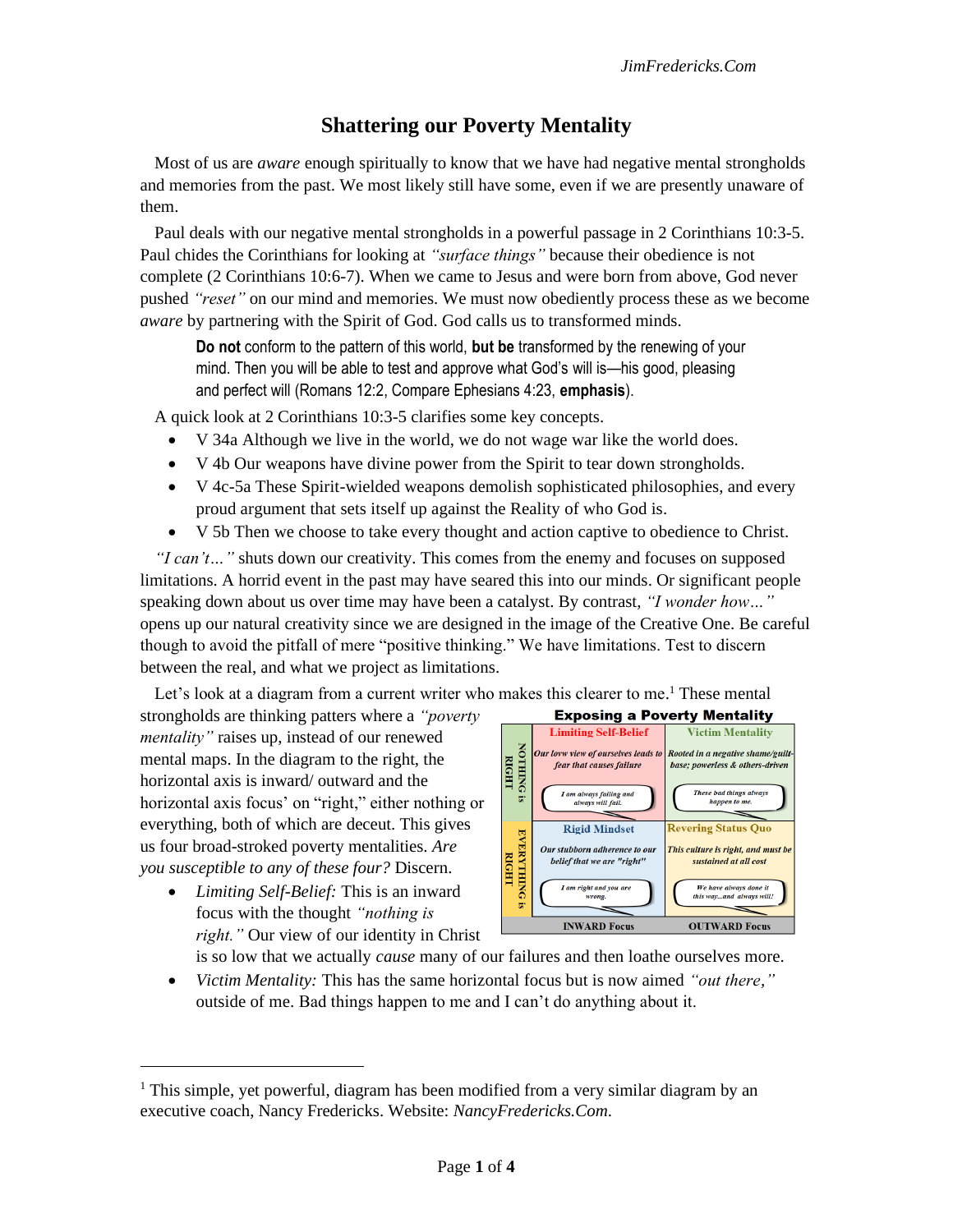- *Rigid Mindset:* This describes the 1<sup>st</sup> century Pharisees and many church goers in the 21st century. *"Everything is right"* and so *"what I see is right."* End of discussion. This person is very sure of their rightness, so all who differ are wrong. Right/Wrong is not a Christian mindset. Led by the Spirit is. The problem is our stubborn adherence to our rightness that eliminates input from others. We are stuck because we've ceased to become lifelong life-learners.
- *Revering Status Quo:* This is still the *"everything is right*" mindset without discernment, but now outward focused so battling to keep the current status quo. This person has settled. This also describes the  $1<sup>st</sup>$  century Pharisees but also many  $21<sup>st</sup>$  century church goers, especially second or third generation Christians.

God has called us into His Seventh Day rest to rest from all our own self-driven works (Hebrews 4:9-10). It's for experiencing this freedom that Jesus has freed us by returning often to behold Him (2 Corinthians 3:17-18). He has provided all we need to come free from past destructive memories and present addictions. Draw on His transforming powers, if any of these hit home with you.<sup>2</sup>

## *Who or what has power over your life outside of Jesus?*

A second diagram also helps me because many are also *unaware* how these negative mental strongholds affect us. The *Johari Window<sup>3</sup>* provides simple, yet powerful, insight for me through the diagram at the right. As the scalpel of God's Word wielded by the Spirit cuts deeply into our self-life (Hebrews 4:17), the cover comes off. Our Lord exposes aspects we were previously unaware of.

## *So, how do we respond?*

As the gatekeepers of our own hearts, be open ourselves to all of these as *possibilities.* Discern. Don't hide from ourselves by quickly burying this area again. Acknowledge previously unwelcomed parts of ourselves. Then we partner with the Spirit of God to overcome these.

The *Johari Window* helps me candidly look at my life, using the world as a God-given window.

I use this tool, so I don't hide from myself or from others, but not in a way that is overly introspective.

- *Window 1* is the part of ourselves that we see, and others see (*Public*).
- *Window* 2 is the aspects that others see but we are not aware of (*Blind Spots*).
- *Window 3* is the most mysterious room in that the unconscious or subconscious part of us is seen by neither ourselves nor others.



<sup>&</sup>lt;sup>2</sup> If you struggle to know how to forgive others effectively who have sinned against you, I highly recommend my book, *Times of Refreshment,* available on Amazon.Com. One section deals with this crucial topic.

<sup>&</sup>lt;sup>3</sup> The *Johari Window* is a technique created in 1955 by two American psychologists, Joseph Luft (1916–2014) and Harrington Ingham (1914–1995). The *Johari Window* helps people better understand their relationship with self and others. Wikipedia has an easy explanation if this is unclear. It's powerful insight!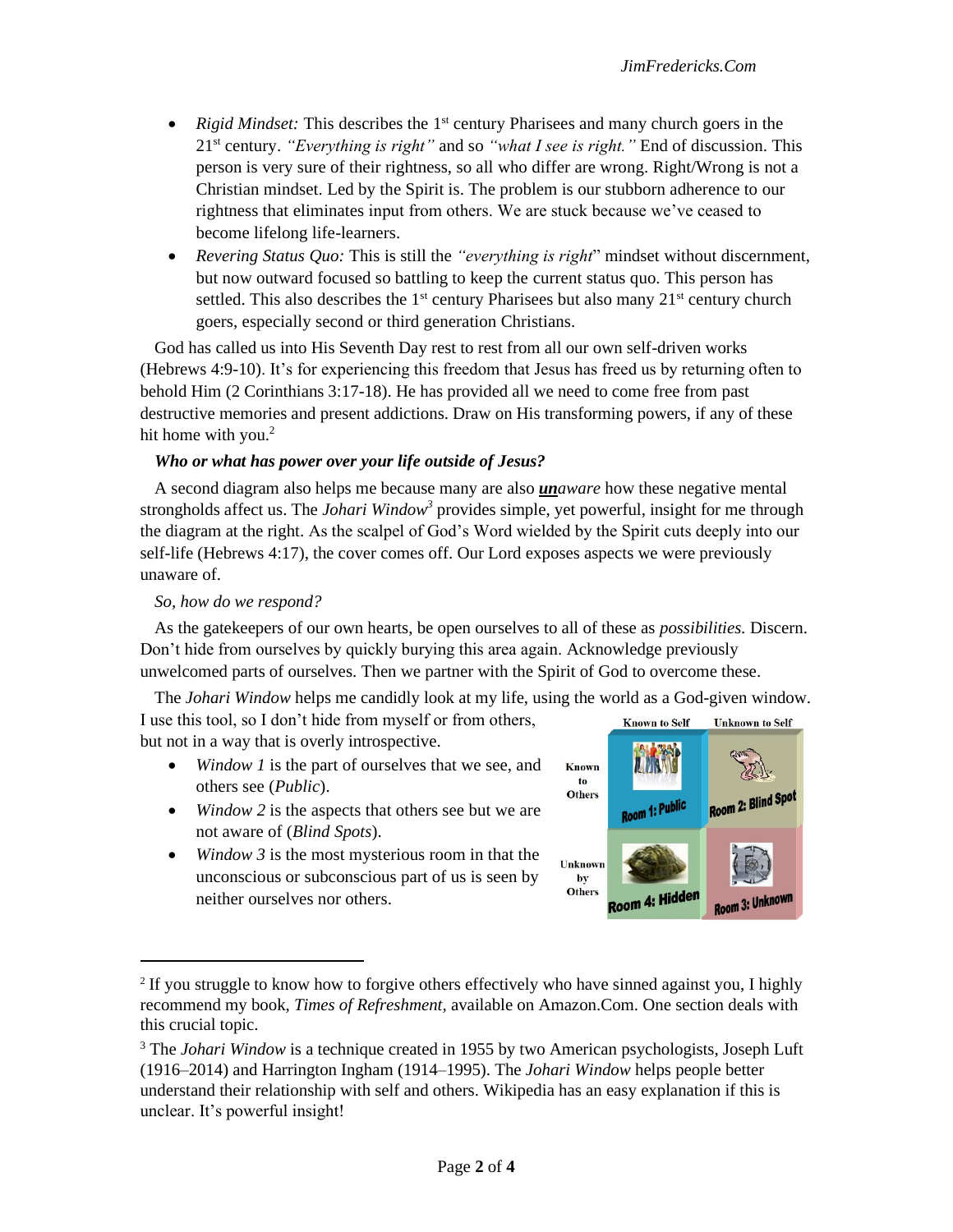• *Window 4* is our private space, which we know but keep from others, not confident to clearly disclose (*Façade*).

One problem is that many of our unknown parts are not known to us but known to others. No wonder we desperately need people who accept us as we are and love us toward maturity in community. They will gently and humbly acquaint us with our Room 2 *"blind spots."* Such friends will be there for us as we reveal our Room 4 *"hidden"* areas.

To overcome negative spiritual strongholds in us demands *awareness*. *Awareness* is spiritual alertness. With awareness, we are alive to what is happening in and around us through focused attention.

*So, how do we respond to each of the four windows?*

- Celebrate *Window 1* together with others and increase our desire to expand this room.
- Be aware of *Window 2,* actively looking for *living feedback loops* from one another and also from the world to expose blind spots.
- Acknowledge *Window 3* with the reminder we are all still in process.
- Begin to open up *Window 4* to select others so we don't allow aspects of our life to lurk in the darkness. Not everyone needs to know everything in our life, but ideally everything will be known by one trusted person, eventually even those dark closets that we seldom acknowledge.

Notice this wonderful description of a portion of the change that transforms us over time as we behold our God at work, using others as His divine means.

"Divine love has slipped into our inner spirit and taken over our habit patterns. In the unguarded moments there is a spontaneous flow from the inner sanctuary of our lives. There is no longer the tiring need to hide our inner selves from others. We do not have to work hard at being good and kind; we are good and kind" (Richard Foster).

When we embrace the Spirit's evaluation and activate His provision, we are now able to overcome evil as a pattern of life. We now break off the ball-&-chain of harmful past events and people who criticize and attack. Self-acceptance prepares for awareness. *Awareness* brings the hidden into the light and begins to shatter their power over us.

To overcome evil in us demands awareness of and acknowledging previously unwelcomed parts of ourselves.

All Scripture is God-breathed and is useful for teaching, rebuking, correcting and training in righteousness, so that the servant of God may be thoroughly equipped for every good work (2 Timothy 3:16-17).

*For what are we "thoroughly equipped" through Scripture (2 Timothy 3:16-17)?* 

God stretches us in a victorious struggle that fuels growth. We *are* overcomers (1 John 5:4). Oh, not always, but ultimately if we persevere. And often it will not look like our dream of overcoming since God's thoughts are higher than ours.

## *Why am I confident of this?*

*First*, Jesus Himself is the Overcomer. In the world we will have troubles and trials. Jesus overcame the world, the devil and our flesh through His life and death, His resurrection and ascension (John 16:33). Jesus is *the* Servant-Warrior, the Strong One, who now battles through us. As Commander-in-Chief of His warrior-army, He delegates His authority and calls His servants into the fray *with Him*. *As Jesus* overcame, *so we* overcome.